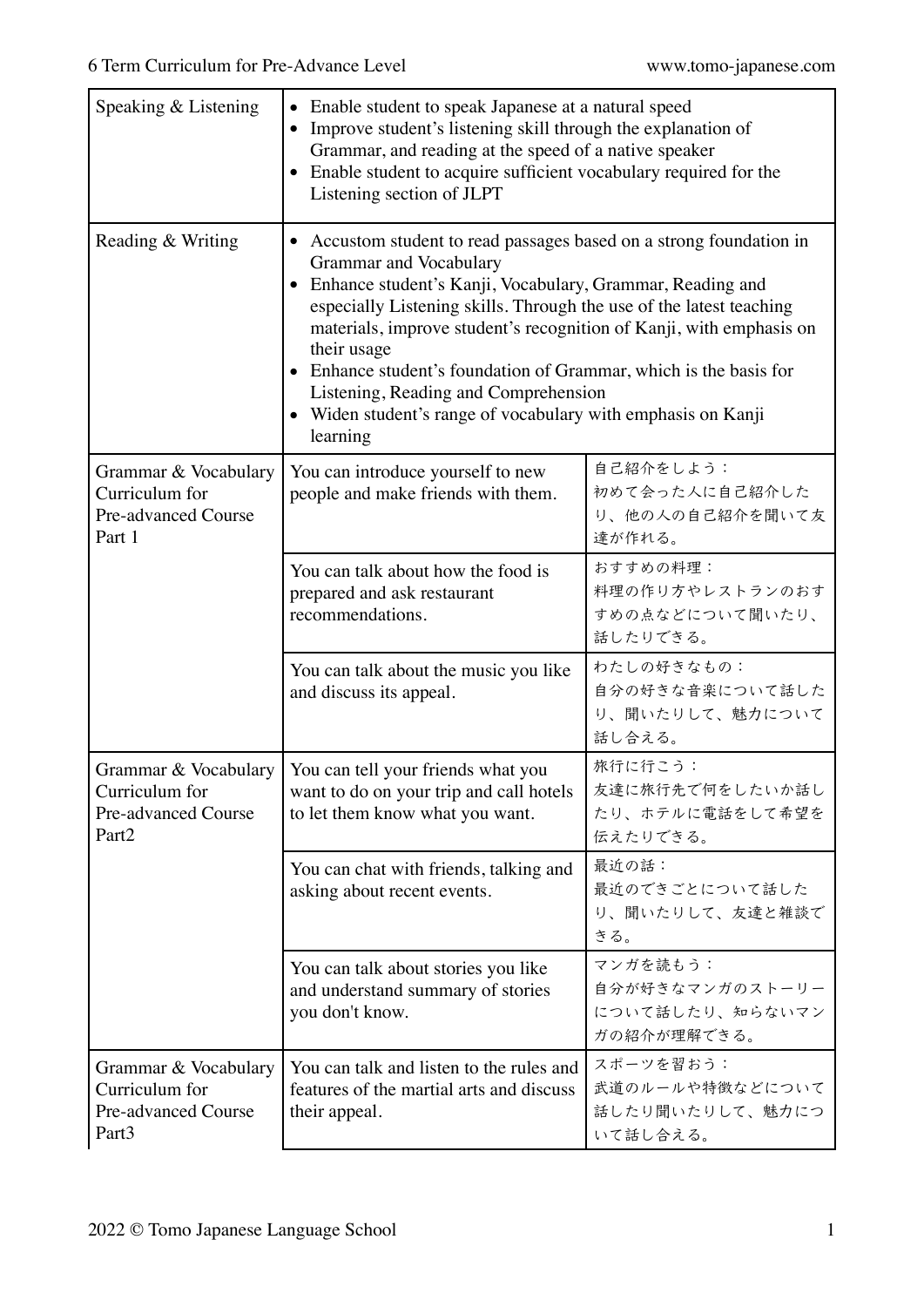|                                                                                           | You can listen to explanations of how<br>to use tools and describe the<br>characteristics of the items you wants<br>to buy.                                  | 便利な道具:<br>道具の使い方の説明を聞いたり、<br>自分が買いたいものの特徴につい<br>て説明できる。                           |
|-------------------------------------------------------------------------------------------|--------------------------------------------------------------------------------------------------------------------------------------------------------------|-----------------------------------------------------------------------------------|
|                                                                                           | You can talk about experiences,<br>impressions, interesting points and<br>notes about various events.                                                        | 楽しいイベント:<br>行事などの体験や感想、面白い点<br>や注意点について話したり聞いた<br>りできる。                           |
| Grammar & Vocabulary<br>Curriculum for<br>Pre-advanced Course<br>Part4                    | You can articulately use N3 level<br>grammar that is useful in daily<br>conversation.                                                                        | JLPT N3:<br>日常の会話で役立つN3レベルの<br>文法が正しく使えるようになる。                                    |
| Grammar & Vocabulary<br>Curriculum for<br><b>Pre-advanced Course</b><br>Part <sub>5</sub> | You can talk about people they know,<br>with specific episodes, and listen to<br>and understand stories about people<br>they do not know.                    | どんな人?:<br>知っている人について、具体的な<br>エピソードを交えて話したり、知<br>らない人についての話を聞いて理<br>解できる。          |
|                                                                                           | You can ask about tourist attractions<br>and travel advice, talk in detail about<br>your travel plans, and make travel<br>plans with your friends.           | 旅行の計画を立てよう:<br>観光地の特色や旅行のアドバイス<br>を聞いたり、旅行の計画について<br>詳しく話して、友達と旅行の計画<br>を立てたりできる。 |
|                                                                                           | You can talk about what they do for<br>their health and offer advice and<br>opinions about health practices.                                                 | 健康のために:<br>健康のためにしていることについ<br>て話したり、健康法についてのア<br>ドバイスや意見を述べたりでき<br>る。             |
|                                                                                           | You can listen to stories about their<br>experiences of seeing performing arts<br>and talk about the rules, manners, and<br>characteristics of them.         | 舞台を見るなら:<br>舞台芸術を見た体験談を聞いた<br>り、見る際のルールやマナー、特<br>徴などを話したりできる。                     |
|                                                                                           | You can listen to the news and<br>understand the main points and<br>describe incidents and accidents in<br>detail.                                           | 身近なニュース:<br>ニュースを聞いて、要点を理解し<br>たり、事件や事故について詳しく<br>説明したりできる。                       |
| Grammar & Vocabulary<br>Curriculum for<br><b>Pre-advanced Course</b><br>Part6             | You can give advice on recommended<br>souvenirs from your country or ask<br>others to buy products you want.                                                 | これがほしい!:<br>自分の国のおすすめのお土産につ<br>いてアドバイスしたり、他の人に<br>自分が欲しい商品を買ってきても<br>らったりできる。     |
|                                                                                           | You can nderstand the characteristics<br>of a movie by listening to its<br>impressions, and share your<br>impressions by discussing it with your<br>friends. | お気に入りの作品:<br>映画についての感想をきいて特徴<br>を理解したり、友達と話し合って<br>感想を共有できる。                      |